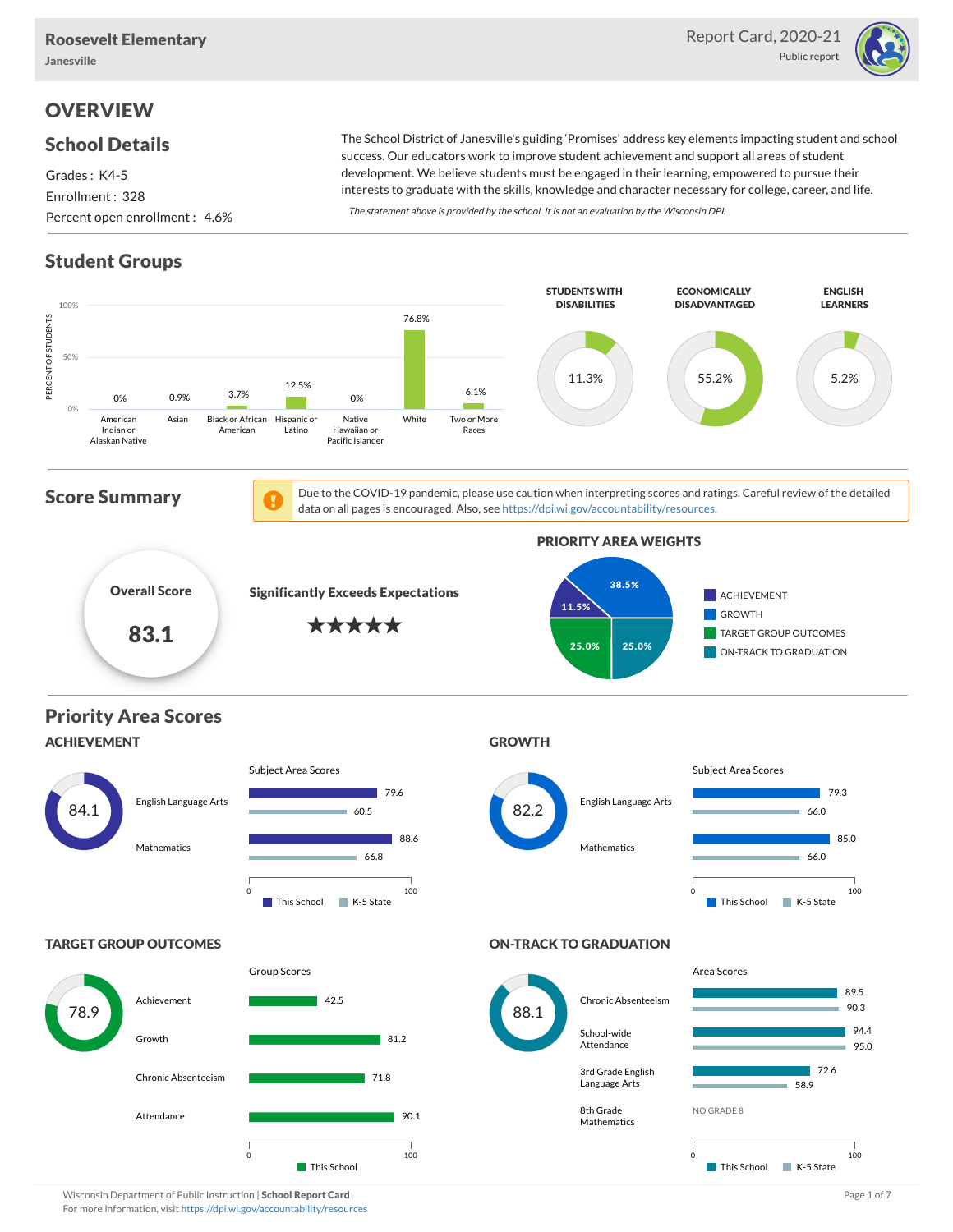

## ACHIEVEMENT

This priority area summarizes how this school's students performed on state assessments using a points-based proficiency system that gives partial credit for Basic test performance and extra credit for Advanced performance. The score is a multi-year average of English language arts and mathematics subscores.

### Priority Area Score



### Student Group Achievement, 2020-21 (for information only)

Group size is given in parentheses. Groups with fewer than 20 students are not displayed.

#### ENGLISH LANGUAGE ARTS White  $(123)$   $323$   $78.5$   $78.5$ Economically Disadvantaged  $(67)$   $\bullet$  -15.6 78.5 53.7 0 100 Point change from prior year **MATHEMATICS** White  $(123)$   $87.4$   $\bullet$  -3.1 Economically Disadvantaged  $(67)$   $\bullet$  -20.4 87.4 61.2 0 100 Point change from prior year

### Performance Levels by Year

These graphs show school-wide percentages and group sizes of students performing at each level.

#### ENGLISH LANGUAGE ARTS



#### **MATHEMATICS**



Wisconsin Department of Public Instruction | School Report Card Page 2 of 7 and 2008 and 2009 and 2 of 7 and 2 of 7

For more information, visit <https://dpi.wi.gov/accountability/resources>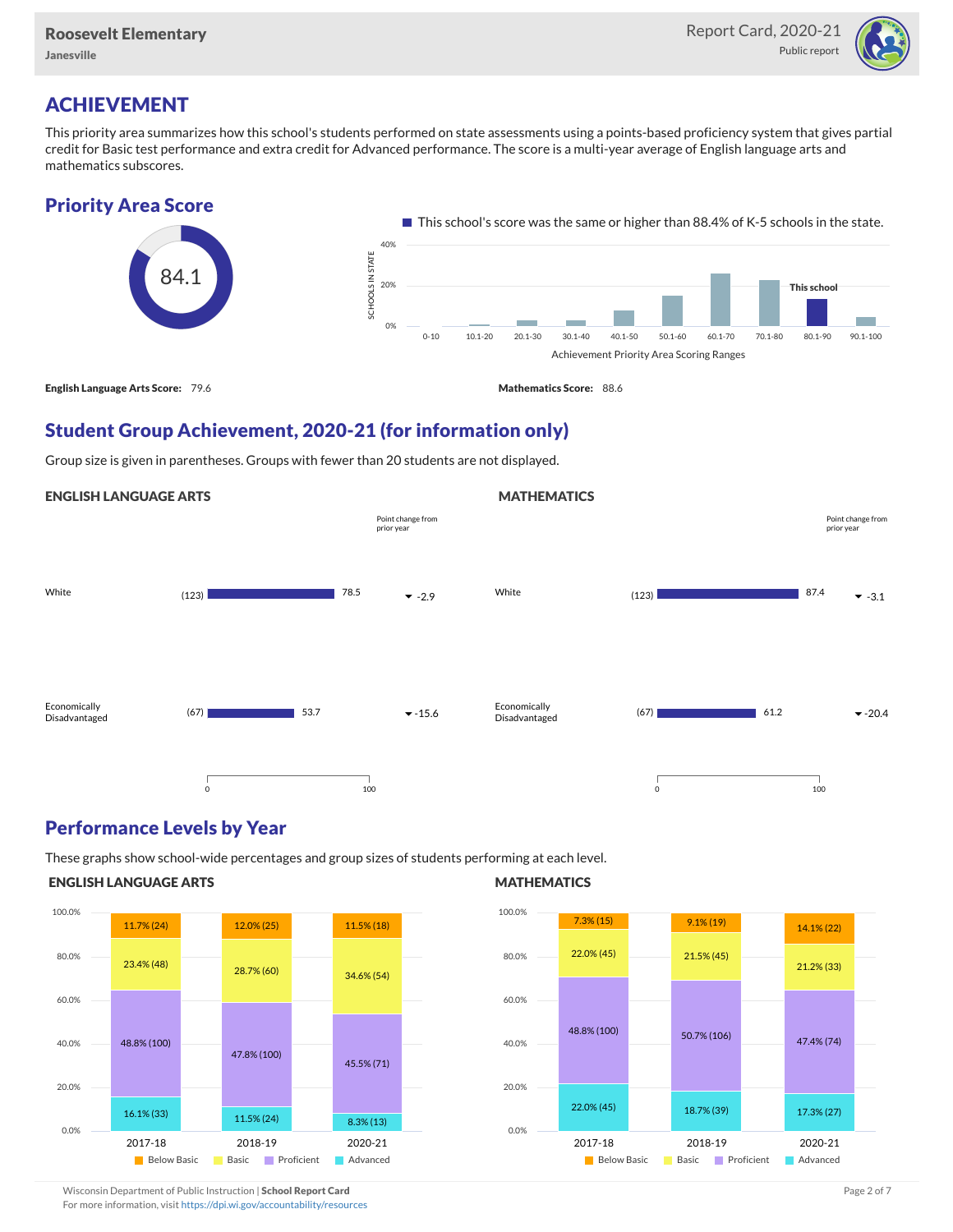

# ACHIEVEMENT - ADDITIONAL INFORMATION

The data on this page is for information only.

# Test Participation Rates, 2020-21

| <b>ENGLISH LANGUAGE ARTS</b> |                             | <b>MATHEMATICS</b> |                                   |  |  |  |  |
|------------------------------|-----------------------------|--------------------|-----------------------------------|--|--|--|--|
| All students                 | Lowest-participating group: | All students       | Lowest-participating group:       |  |  |  |  |
|                              | Economically Disadvantaged  |                    | <b>Economically Disadvantaged</b> |  |  |  |  |
| 93.9%                        | 90.6%                       | 93.9%              | 90.6%                             |  |  |  |  |

### Student Group Performance Levels by Year

Groups with any full academic year students in tested grades are shown.

### ENGLISH LANGUAGE ARTS

|                                   |                  |          | 2017-18    |               |                    |                  |          | 2018-19    |                 |                |                  |          | 2020-21    |         |                    |
|-----------------------------------|------------------|----------|------------|---------------|--------------------|------------------|----------|------------|-----------------|----------------|------------------|----------|------------|---------|--------------------|
|                                   | Tested<br>Total# | Advanced | Proficient | Basic         | <b>Below Basic</b> | Tested<br>Total# | Advanced | Proficient | Basi<br>$\circ$ | Below<br>Basic | Tested<br>Total# | Advanced | Proficient | Basic   | <b>Below Basic</b> |
| All Students: K-5 State           | 192,784          | 7.3%     | 35.1%      | 34.5%         | 23.2%              | 189,032          | 6.7%     | 33.7%      | 34.8%           | 24.8%          | 158,545          | 5.8%     | 31.3%      | 35.0%   | 27.9%              |
| All Students                      | 205              | 16.1%    | 48.8%      | 23.4%         | 11.7%              | 209              | 11.5%    | 47.8%      | 28.7%           | 12.0%          | 156              | 8.3%     | 45.5%      | 34.6%   | 11.5%              |
| Asian                             | $\sim 20$        | ٠        | ٠          | $\rightarrow$ | $\star$            | $\angle 20$      | $\star$  | $\star$    | $\ddot{}$       | $\ddot{}$      | $\angle 20$      | $\star$  | $\star$    |         |                    |
| <b>Black or African American</b>  | $\sim 20$        | ٠        | $\star$    |               | $\star$            | $\sim 20$        | $\star$  | $\star$    |                 | $\star$        | $\sim 20$        | $\star$  | $\star$    |         |                    |
| Hispanic or Latino                | $\angle 20$      |          | $\star$    | $\star$       | $\star$            | $\sim 20$        | $\star$  | $\star$    | $\star$         | $\star$        | $\angle 20$      | $\star$  | $\star$    |         |                    |
| White                             | 170              | 18.2%    | 51.2%      | 20.0%         | 10.6%              | 169              | 12.4%    | 49.1%      | 27.2%           | 11.2%          | 123              | 8.9%     | 48.8%      | 32.5%   | 9.8%               |
| Two or More Races                 | $\sim 20$        | $\star$  | $\star$    | $\star$       | $\star$            | $\sim 20$        | $\star$  | $\star$    | $\star$         | $\star$        | $\angle 20$      | $\star$  | $\star$    | $\star$ | $\star$            |
| <b>Economically Disadvantaged</b> | 110              | 7.3%     | 41.8%      | 31.8%         | 19.1%              | 106              | 6.6%     | 42.5%      | 34.0%           | 17.0%          | 67               | 3.0%     | 26.9%      | 44.8%   | 25.4%              |
| <b>English Learners</b>           | $\sim 20$        | ٠        | $\star$    | ٠             | $\star$            | $\sim 20$        | $\star$  | $\star$    | $\ddot{}$       | ٠              | $\sim 20$        | $\star$  | $\star$    |         |                    |
| <b>Students with Disabilities</b> | $\leq 20$        | ÷        | $\star$    | ٠             | $\star$            | $\sim 20$        | $\star$  | $\star$    | $\star$         | $\star$        | $\sim 20$        | $\star$  | $\star$    | $\star$ |                    |

### **MATHEMATICS**

|                                   | 2017-18          |                      |            |         | 2018-19        |                  |          |            | 2020-21   |                |                  |          |            |           |                    |
|-----------------------------------|------------------|----------------------|------------|---------|----------------|------------------|----------|------------|-----------|----------------|------------------|----------|------------|-----------|--------------------|
|                                   | Total#<br>Tested | Advanced             | Proficient | Basic   | Below<br>Basic | Tested<br>Total# | Advancec | Proficient | Basic     | Below<br>Basic | Tested<br>Total# | Advancec | Proficient | Basic     | <b>Below Basic</b> |
| All Students: K-5 State           | 193,134          | 11.3%                | 35.2%      | 32.5%   | 21.0%          | 189,328          | 12.0%    | 34.8%      | 32.0%     | 21.2%          | 158,380          | 10.1%    | 32.3%      | 32.1%     | 25.6%              |
| All Students                      | 205              | 22.0%                | 48.8%      | 22.0%   | 7.3%           | 209              | 18.7%    | 50.7%      | 21.5%     | 9.1%           | 156              | 17.3%    | 47.4%      | 21.2%     | 14.1%              |
| Asian                             | $\angle 20$      | $\ddot{\phantom{1}}$ | ٠          | ٠       | $\star$        | $\angle 20$      | $\star$  | $\star$    | $\star$   | $\ddot{}$      | $\angle 20$      | $\star$  | ٠          |           |                    |
| <b>Black or African American</b>  | $\sim 20$        | $\star$              | $\star$    | ٠       | $\star$        | $\angle 20$      | $\star$  | $\star$    |           | $\star$        | $\sim 20$        | $\star$  | $\star$    |           |                    |
| Hispanic or Latino                | $\sim 20$        |                      | ٠          | ٠       | $\star$        | $\angle 20$      | $\star$  | $\star$    | $\ddot{}$ | $\star$        | $\sim 20$        | $\star$  | $\star$    |           |                    |
| White                             | 170              | 24.1%                | 50.0%      | 20.0%   | 5.9%           | 169              | 19.5%    | 50.9%      | 20.7%     | 8.9%           | 123              | 17.9%    | 51.2%      | 18.7%     | 12.2%              |
| Two or More Races                 | $\sim 20$        | $\star$              | $\star$    | $\star$ | $\star$        | $\angle 20$      | $\star$  | $\star$    | $\star$   | $\star$        | $\angle 20$      | $\star$  | $\star$    |           |                    |
| <b>Economically Disadvantaged</b> | 110              | 14.5%                | 40.0%      | 34.5%   | 10.9%          | 106              | 15.1%    | 47.2%      | 23.6%     | 14.2%          | 67               | 6.0%     | 37.3%      | 29.9%     | 26.9%              |
| <b>English Learners</b>           | $\sim 20$        | ٠                    | $\star$    | ٠       | $\star$        | $\sim 20$        | $\star$  | $\star$    | $\ddot{}$ | $\star$        | $\sim 20$        | $\star$  | $\star$    |           |                    |
| <b>Students with Disabilities</b> | $\sim 20$        | ÷                    | ٠          | ٠       | $\star$        | $\angle 20$      | $\star$  | $\star$    | $\star$   | $\star$        | $\sim 20$        | $\star$  | $\star$    | $\ddot{}$ |                    |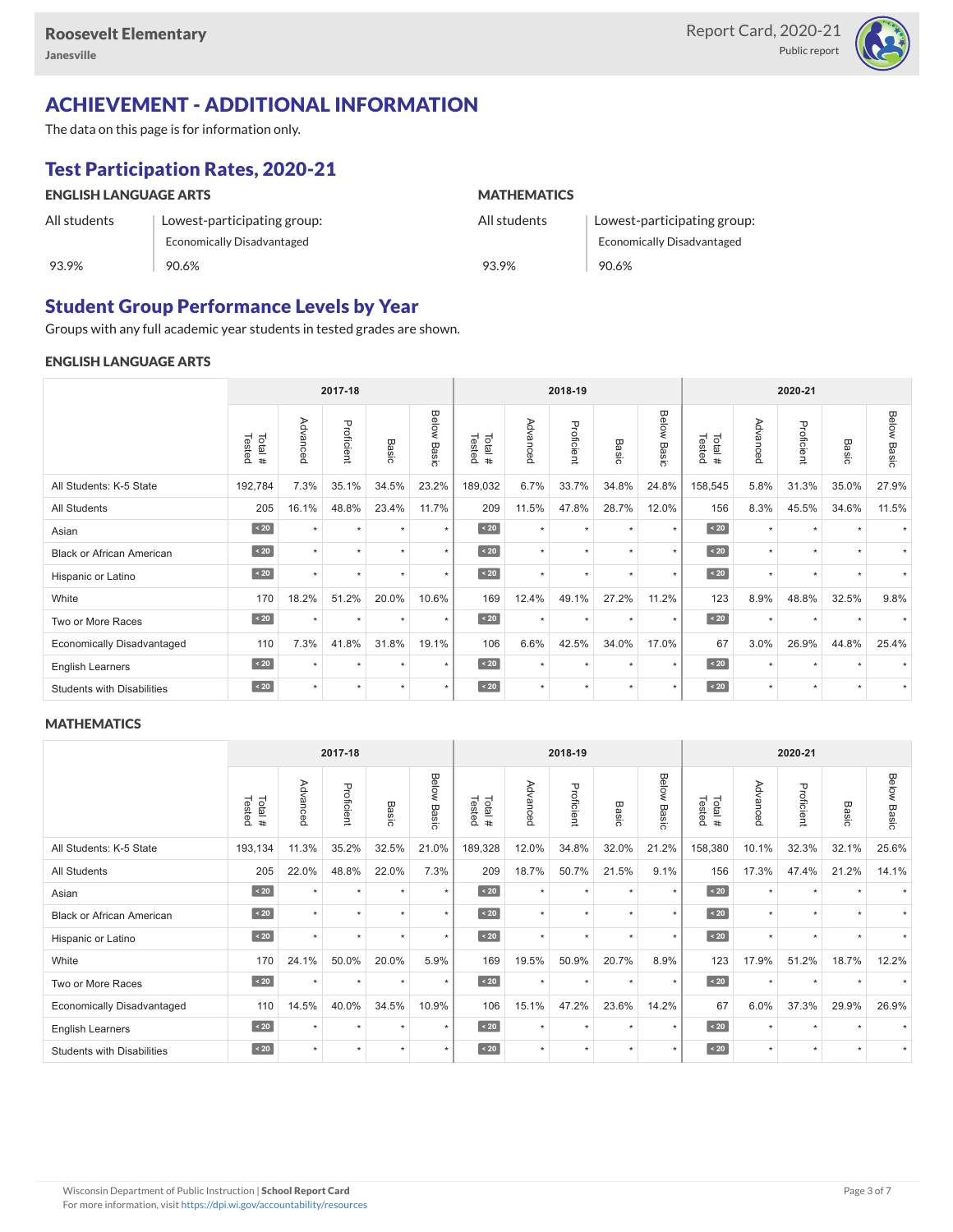

## **GROWTH**

This priority area measures year-to-year student progress on statewide tests. It uses a value-added model that seeks to control for circumstances beyond the influence of educators. A high value-added score means that on average students in the school are progressing more quickly than other, similar students. Growth is scored from 0 to 100 to match the other priority areas and is a conversion from the roughly 0 to 6 value-added score.



### Student Group Value-Added (for information only)

Value-added scores cover an approximately 0-6 range. Higher scores mean greater positive impact. A score of 3.0 is average. Group size is shown in parentheses. Groups with fewer than 20 students are not displayed. Shaded boxes indicate higher-than-average scores.

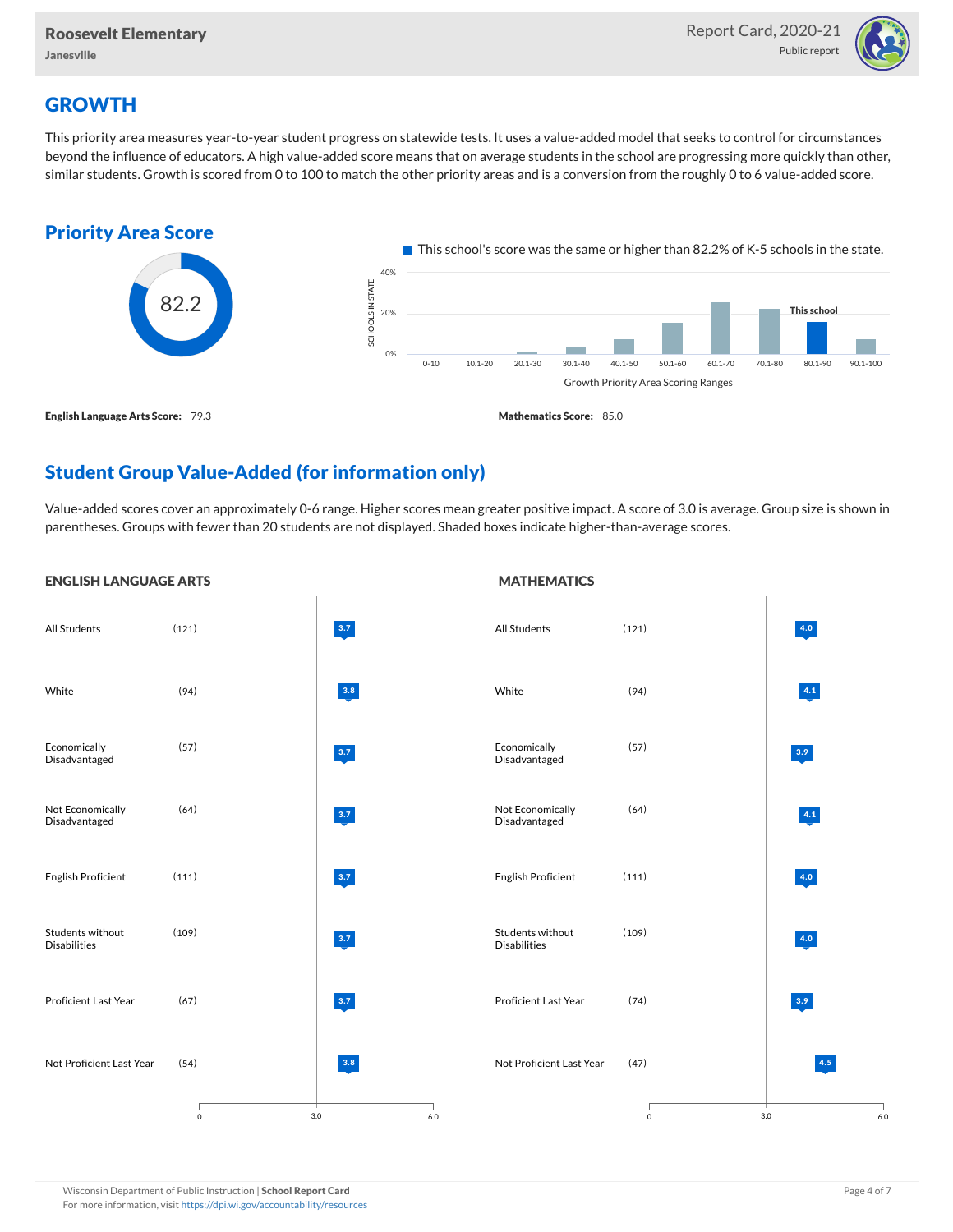

## TARGET GROUP OUTCOMES

This priority area examines outcomes for students with the lowest test scores — the Target Group. It is designed to promote equity by helping schools focus on learners who need the most support while also improving outcomes for all students. The priority area score combines component scores for achievement, growth, chronic absenteeism, and attendance or graduation rate. Data are not displayed when target groups have fewer than 20 students.



Non-Target Group



#### Wisconsin Department of Public Instruction | School Report Card Page 5 of 7 and 2008 and 2009 and 2009 and 2009 and 2009 and 2009 and 2009 and 2009 and 2009 and 2009 and 2009 and 2009 and 2009 and 2009 and 2009 and 2009 an For more information, visit <https://dpi.wi.gov/accountability/resources>

96.1

٠

0 100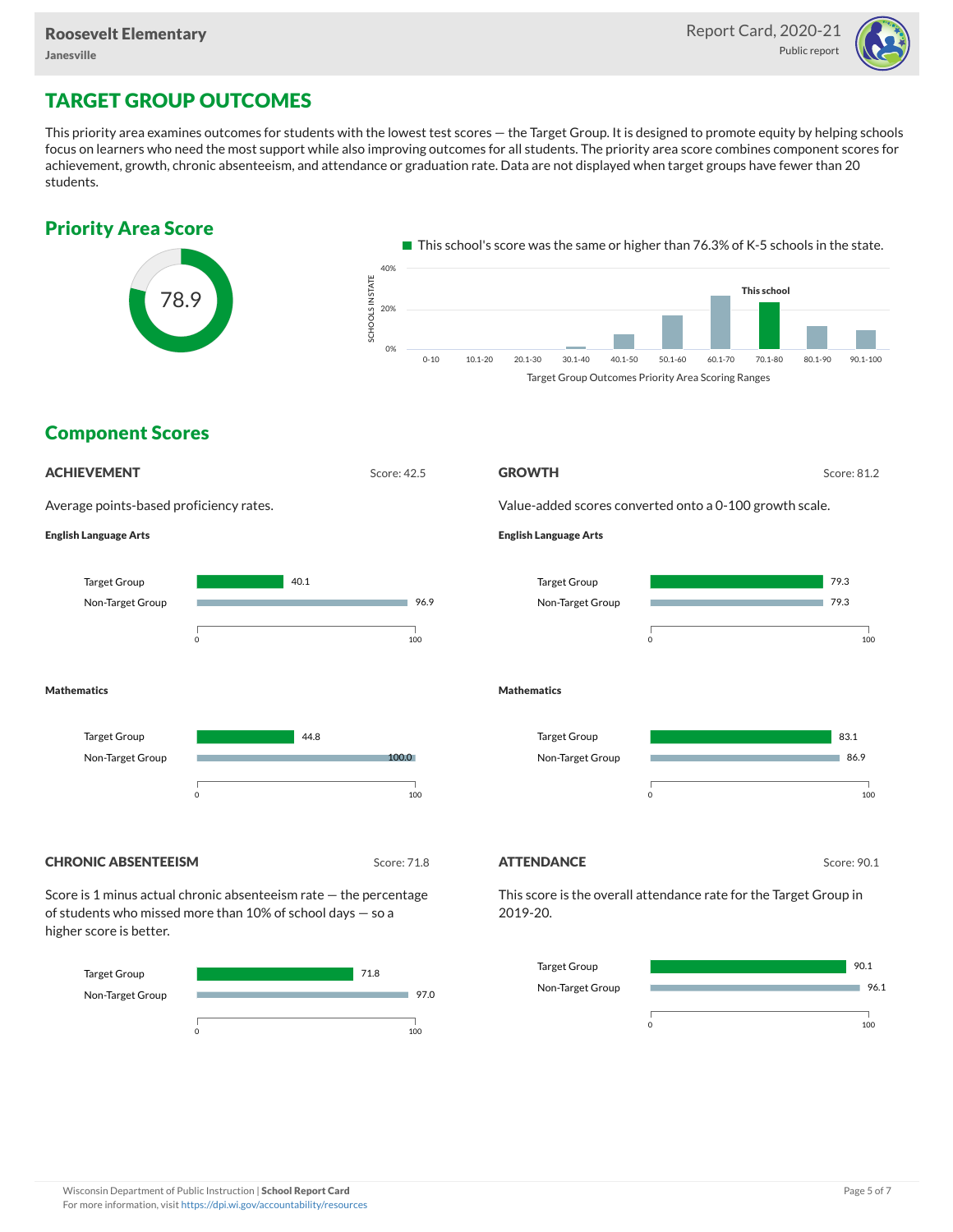

## ON-TRACK TO GRADUATION

This priority area indicates how successfully students are progressing toward completing their K-12 education. The score combines component scores for measures of student engagement and achievement.



On- Track to Graduation Priority Area Scoring Ranges

### Component Scores

Score: 89.5

Score is 1 minus actual chronic absenteeism rate — the percentage of students who missed more than 10% of school days — so a higher score is better.



**SCHOOL-WIDE ATTENDANCE** Score: 94.4

This score is the overall attendance rate for the school in 2019-20.



**3RD GRADE ENGLISH LANGUAGE ARTS** Score: 72.6

Average points-based proficiency rates.



### **8TH GRADE MATHEMATICS** Score: NA

Average points-based proficiency rates.

NO GRADE 8